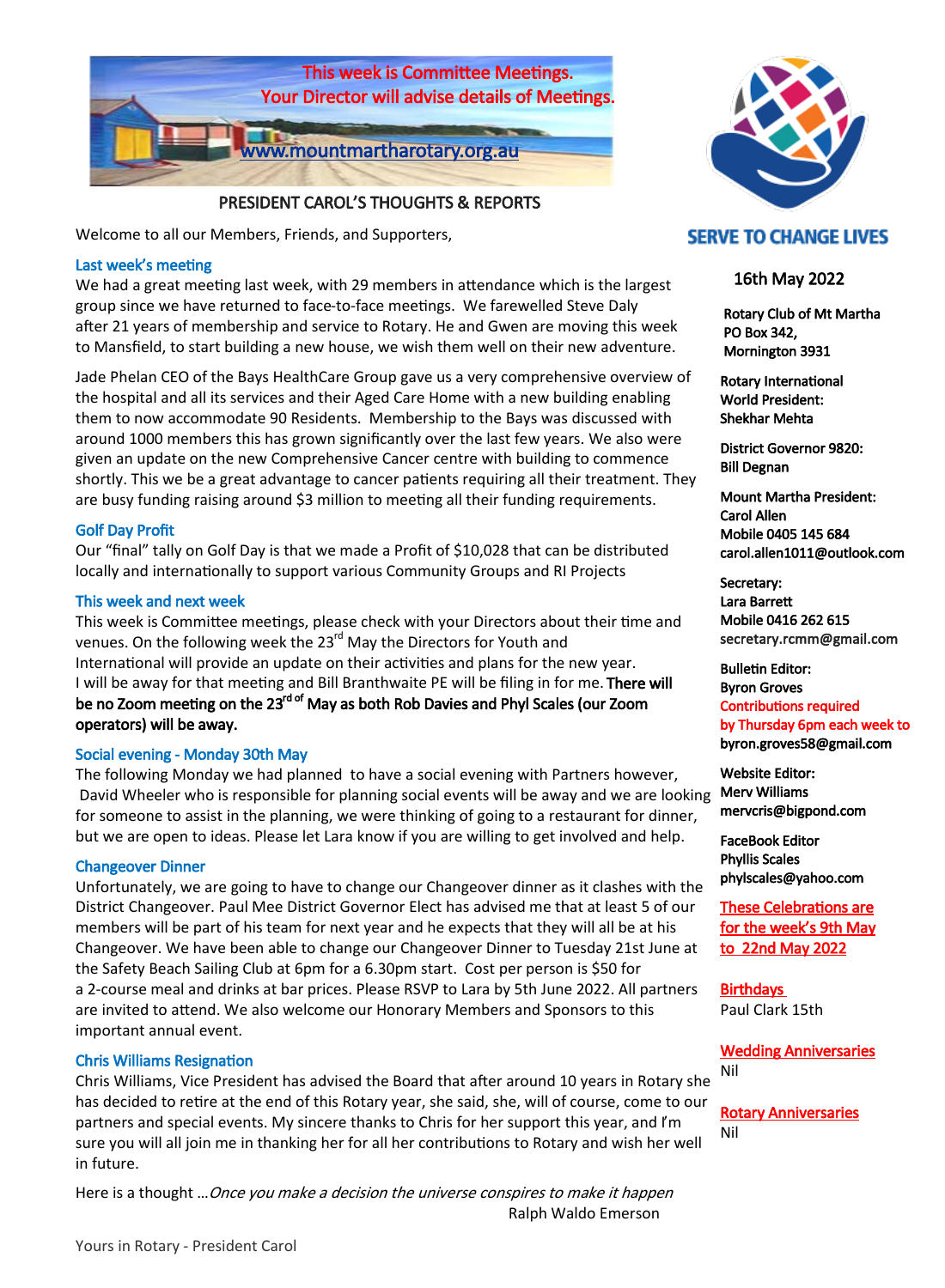

### MAY IS YOUTH SERVICE MONTH

Mon 16 May **RCMM Committee meetings** 

Fri 20th May Bunnings BBQ - see Roster below Mon 23 May **Club Meeting -** at The Mornington Hotel @ 6.00 for 6.30pm and via Zoom - TBA Tue 24 May **Lift the Lid on Mental Health Golf Day - see Flyer on page 11** Mon 30 May Club Meeting - at The Mornington Hotel @ 6.00 for 6.30pm and via Zoom - TBA

### JUNE IS ROTARY FELLOWSHIPS MONTH

Mon 6 June Club Meeting - at The Mornington Hotel @ 6.00 for 6.30pm and via Zoom - TBA Mon 13 June No meeting or Bulletin - Queen's Birthday Holiday Fri 17th June **Bunnings BBQ - see Roster below** Mon 20 June **RCMM Committee meetings** Tue 21 June **Changeover Dinner** @ 6pm - Safety Beach Sailing Club - see page 1 comments

## SAUSAGE SIZZLE ROSTERS

### BUNNINGS BBQ'S

| 8 to 11am           | 11am to 2pm                                                         | 2pm to 5pm            |
|---------------------|---------------------------------------------------------------------|-----------------------|
|                     | Friday 20th May 2022 - this is the 1st of many Friday BBQ's in 2022 |                       |
| <b>Rob Davies</b>   | Peter Rawlings                                                      | <b>Gordon Morriss</b> |
| <b>Byron Groves</b> | <b>Tom Barrett</b>                                                  | <b>Barrie Sweeney</b> |
| <b>Bill Ewing</b>   | Anne Shaw                                                           | <b>Tom Goulding</b>   |
| Mery Williams       | Ray Martin                                                          | Roger Annear          |
|                     | Friday 17th June 2022                                               |                       |
| <b>Rob Davies</b>   | <b>Byron Groves</b>                                                 | <b>BIII Cummins</b>   |
| Greg Buchanan       | <b>Bernard Butler</b>                                               | <b>Phyllis Scales</b> |
| <b>Bill Ewing</b>   | Tom Barrett                                                         | <b>Barrie Sweeney</b> |
| Peter Warren        | <b>Wayne Norris</b>                                                 | Jonathan Mayne        |
|                     | Friday 15th July 2022                                               |                       |
| <b>Rob Davies</b>   | Peter Rawlings                                                      | <b>Bill Cummins</b>   |
| Wayne Jenkins       | Ray Martin                                                          | <b>Byron Groves</b>   |
| <b>Wayne Norris</b> | Peter Warren                                                        | <b>Gordon Morriss</b> |
| <b>Tom Goulding</b> | Roger Annear                                                        | <b>Barrie Sweeney</b> |
|                     |                                                                     |                       |

If you are unable to make your allotted shift, please find another Member to replace you and advise Bill Cummins (BBQ Convenor) and Byron Groves (Bulletin)

## OUR COMMUNITY & CLUB SUPPORTERS, TO WHOM WE ARE VERY GRATEFUL

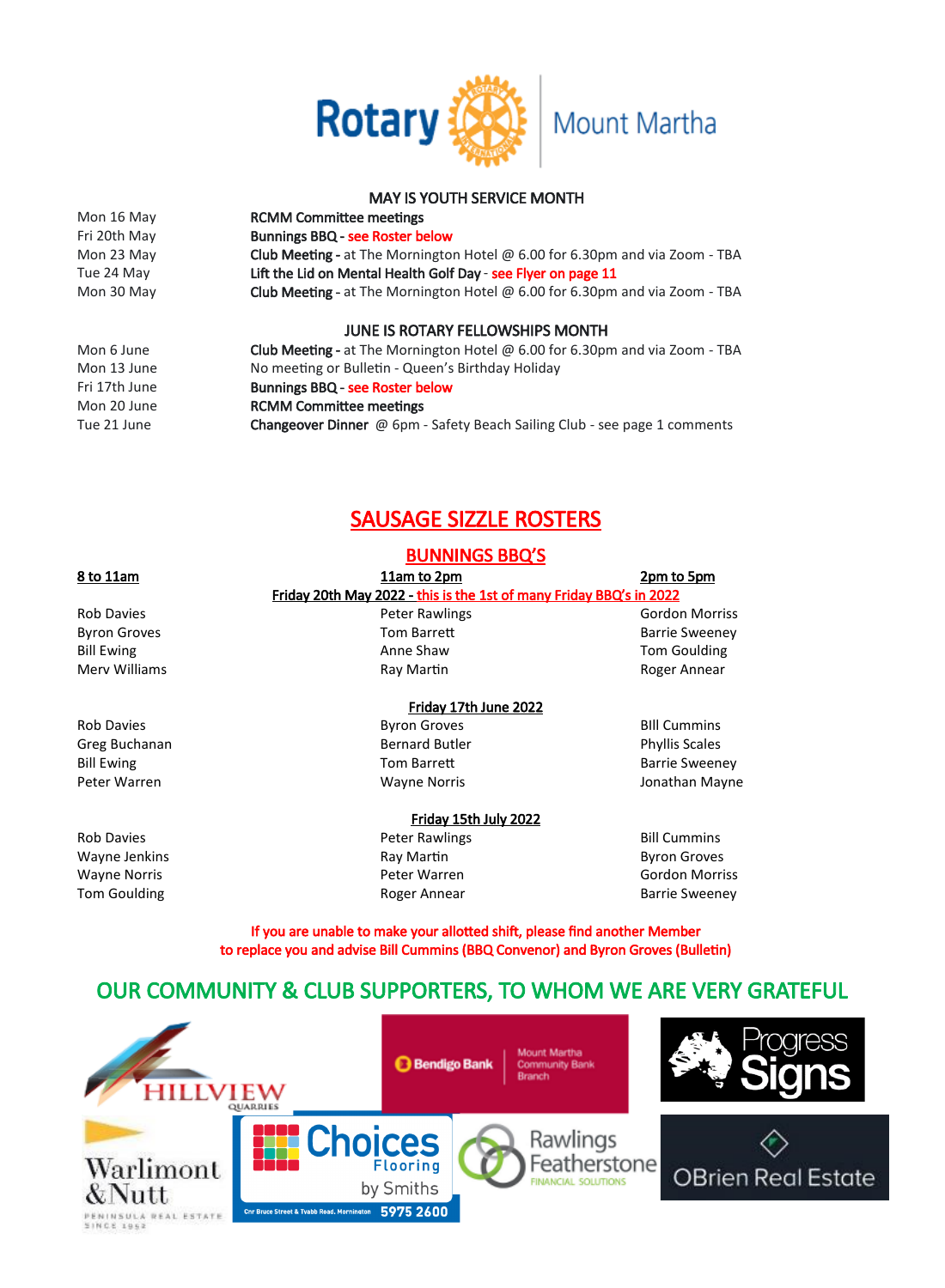

# The Rotary Foundation

# Centurion Club 2022

Thank you to those who have renewed their Centurion Club contribution this year. There are a number of Centurions yet to recommit. I urge you all to continue your support of the Rotary Foundation and its work.

NOW is the time for members to renew their Centurion Club contribution or perhaps even making a double contribution in this time of worldwide need. "Just \$100 per year for as long as you are able to".

I wish to make our clubs payment through to the Foundation by the end of May so we only have a couple of weeks to make good.

For those members yet to become a Centurion forms are available from Roger Annear. Treasurer Byron Groves can accept you contribution on the Club's Electronic Square or by Direct Bank contribution to RC of Mounr Martha Club A/c BSB 633000, Acc. 126265388 Please note Centurion and your Surname in the Reference section and advise Roger and Byron by email when completed.

# Paul Harris Fellow Nominations

The Clubs PHF sub-committee of President Carol, Vice President Christine, President Elect Bill and PP Roger Annear will be meeting soon to consider awarding Paul Harris Fellows to nominated club or community members.

Should you wish to nominate a club member of good standing who has given service to our club and Rotary beyond that normally expected of a member and/or has outstanding service to the community OR another community person whose contribution to the community through their business or organisation embraces the Rotary Motto of "Service Above Self" please do so in writing/email to Foundation Chairperson Roger Annear by Monday 23rd of May.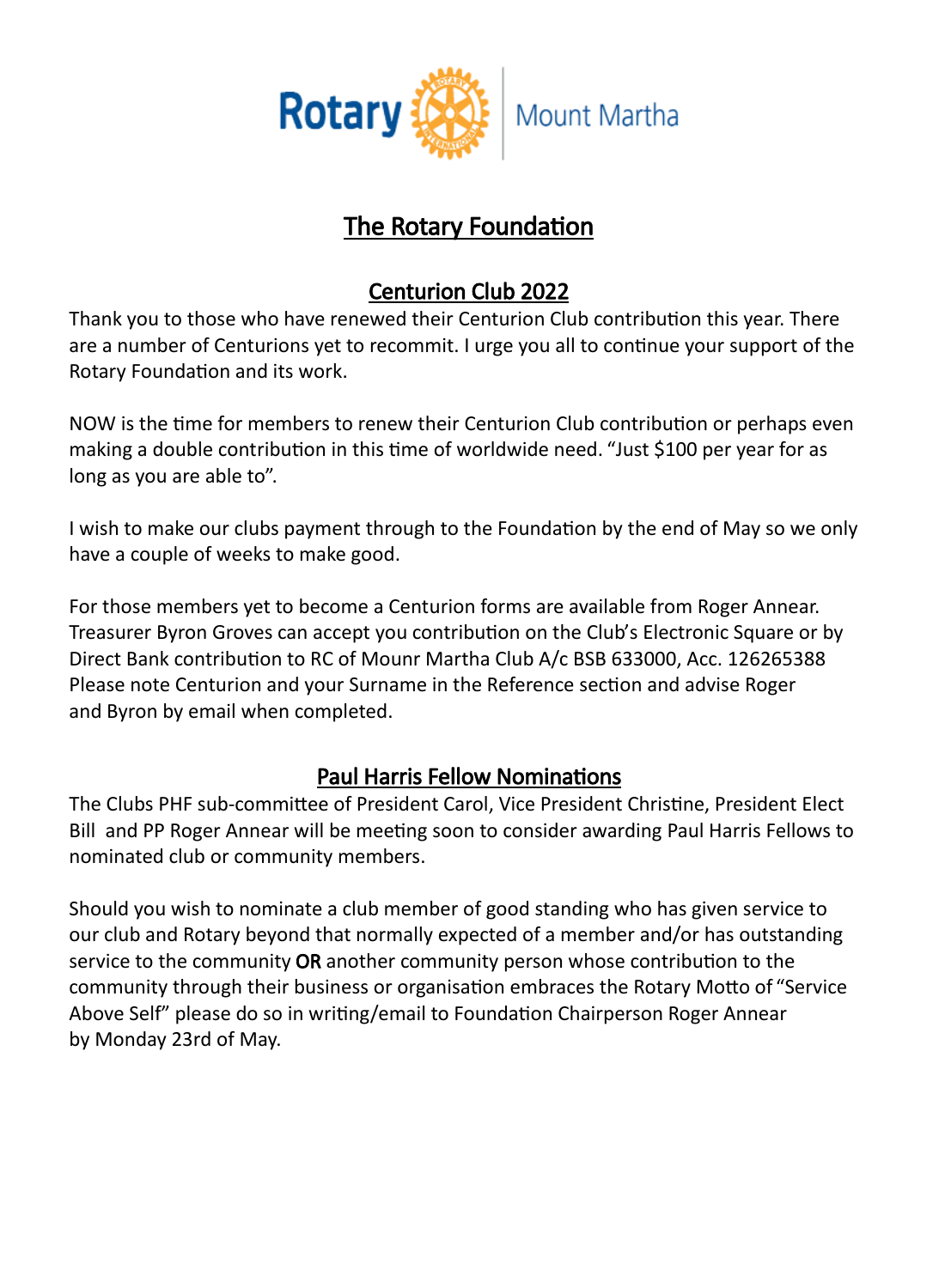

# ROMAC

I wonder what this acronym could stand for?

Rotarians On Meth Acting Crazy but then I thought looking at our age profile that couldn't be right as the drugs we're taking are more likely to be Statins for High Cholesterol, Beta Blockers for High Blood Pressure or Anti-inflammatories for Muscle aches and pains.

Some suggest that it stands for Rotary Old Men Against Change and whilst that may be a possibility in some clubs it isn't correct.

In fact, ROMAC is serving to change lives. ROMAC actually stands for Rotary Oceania Medical Aid for Children. Rotary Zone 8 covers the South Pacific Region called Oceania is & takes in nations such as Australia, New Zealand, Fiji, Nauru, Papua New Guinea, Solomon Islands, Timor Leste, and Vanuatu.

### ROMAC'S Mission Statement:

ROMAC provides surgical treatment for children in Australia and New Zealand from developing countries from our Pacific region in the form of life giving and/or dignity restoring surgery not accessible to them in their home country.

ROMAC commenced in 1988 out of the actions of an Australian Rotarian who, with a group of surgeons, visited Fiji. They found the child mortality rate as high as 25% in some places. They quickly identified thatlack of medical and surgical facilities and skills for children of the island nations in Oceania, was a major cause. Rotary faced the challenge to assist an 18-year-old Fijian girl whose right leg was threatened if immediate surgery was not performed. Now around 50 children a year are assisted by ROMAC.

ROMAC is a not-for-profit humanitarian organisation being run entirely with volunteers – no paid staff, no leased offices and so, it has minimal fixed costs. Every dollar donated goes to Giving Life and our small expenses are recovered from its investments.

SO who runs this group? How does it work? There's a Board & Operations Committee which includes the six Regional Chairs across Australia and New Zealand. The Regional committee then coordinates through District Chairs and their committees, which align and work closely with local Rotary Clubs.

The process begins with a referral of a child from overseas (or visiting Australia/New Zealand doctors) directly into the ROMAC database. From this single form, the Medical and Operation's Directors evaluate, in collaboration with specialist Regional Medical Consultants, whether the referred child meets the ROMAC guidelines and what Region may be able to provide the necessary surgery. These regional medical advisors are eminent medical professionals working at hospitals such at RCH, the Children's Hospital at Westmead in NSW & Auckland. Paediatricians, Paediatric Cardiologists, Professors etc.

The ROMAC team in Australia and New Zealand is nearing 200 totally voluntary individuals plus Rotarians and medical personnel who support ROMAC in the nations it serves. These are people who help with Passport and Visa applications, finding and communicating with our potential patients, organising medical checks and ensuring they are on time to board their plane.

Former RCMM member and current Dromana RC member Adrian Davis was once District ROMAC Chair and Bernard tells me that RCMM has helped many children thru ROMAC.

Bernard is giving me the finish up signal so in the non-words of another acronym I had better POQ!

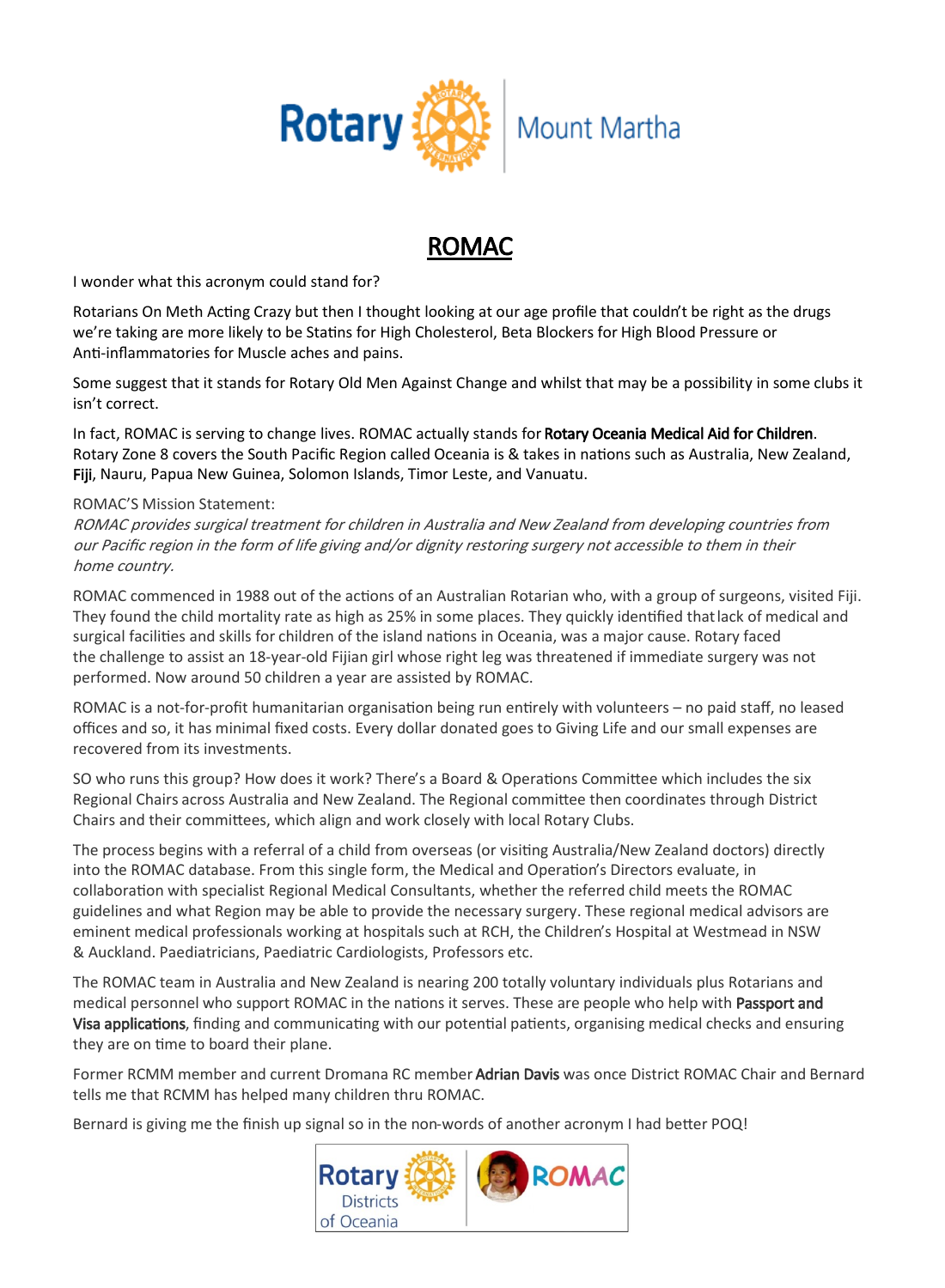

## The Briars:- Matters of Interest and future opportunities:

- . An extension of the Sanctuary is to take place. (We were involved with the construction of the new electrified fencing approximately 8 years ago.) This will involve approx 2.5 km of new fence consisting of steel strainer posts, steel droppers driven into the ground between posts with wires strung between the posts on which wire netting will be attached. The fence will be electrified the same as the existing one.
- . Rabbits have now been eliminated from the sanctuary.
- With the Rabbits gone introduction of some of the species of native animals which originally inhabited the Mt Martha area will soon begin.
- . The Homestead renovations to replace the damage by white ants are almost complete thus enabling the reopening of the homestead.
- Extensive gardens for growing vegetables have been established by "food for Change" a charitable organization that grow and supply food to the needy.
- A pipeline is to be constructed from the nearby South East Water treatment plant to supply treated. A- grade water to the Briars.
- An extensive tree planting exercise will begin in early winter.

### **Club opportunities to consider-**

### **Fencing**

- The fencing will most likely be undertaken late autumn, early winter. (A time when club members may be thinking of warmer climates) Work will be mid week, one or two mornings.
- The new fencing is 2.5 km long and 2 metres high.
- . Most activities associated with the construction are considered too physically demanding, such as post driving and handling large rolls of wire, etc, etc
- . Two activities which may be suitable for a few members and of considerable assistance are, stringing and attaching strainer wires between posts, and clipping of netting to the strainer wires using Jambro ring fastening tools, however from discussions the community group the overall fencing project is considered too difficult for member involvement.

#### **Tree planting**

There are approximately three thousand trees to be planted. This will commence early winter. This is to be a community type project which will include local schools.

We have been involved at the Briars with schools in the past, and I believe this is a worthwhile and suitable project for the club to be involved with.

#### **Homestead Gardens**

With the completion of the Homestead, the surrounding gardens are in need of maintenance to be presentable when people begin visiting again. There will probably be volunteers available who prior to Covid worked in the gardens on a regular interval, but initially will need considerable support on a short term basis. (Similar to what we have done at schools in the past) This activity has actually commenced.

Assistance on any of these activities would be appreciated by Briars personnel, and it would re-establish our connection, and hopefully ongoing involvement with this fantastic facility in Mt Martha.

The RCMM Board are happy for me to gauge member interest, so please contact me for further details if you are interested in being involved with any of the activities.

Colin Stokes on Email - chstokes@optusnet.com.au